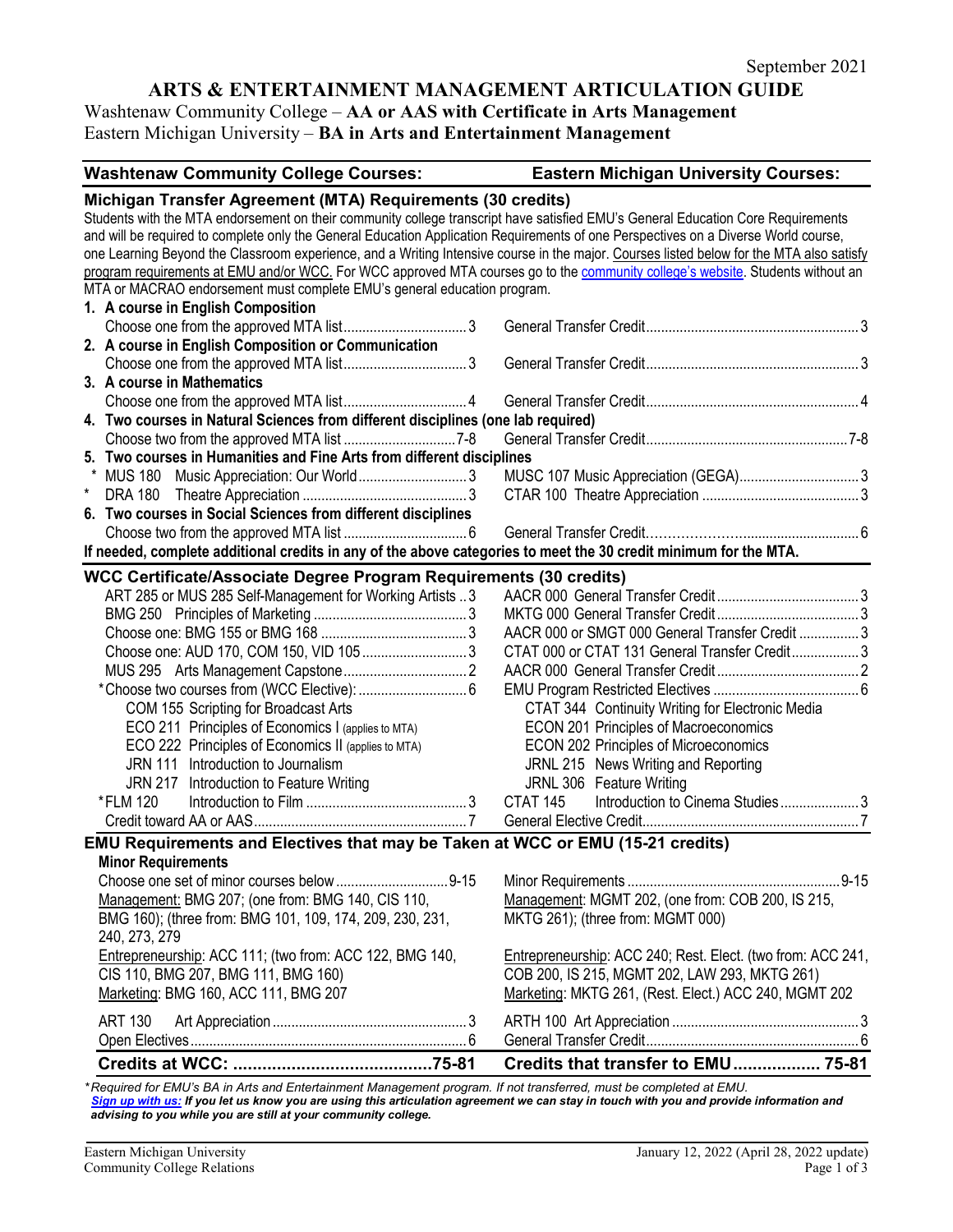# **ARTS & ENTERTAINMENT MANAGEMENT ARTICULATION GUIDE**

Washtenaw Community College – **AA or AAS with Certificate in Arts Management** Eastern Michigan University – **BA in Arts and Entertainment Management**

# **Completion of the BA in Arts and Entertainment Management**

#### **Major Requirements (33 credits)**

#### **Arts & Entertainment Management Requirements (24 credits)**

| <b>AMA 240</b> | Managing the Creative Process 3                |  |
|----------------|------------------------------------------------|--|
| <b>AMA 300</b> |                                                |  |
| AMA 313        | Contemporary Issues in Arts Management 3       |  |
| <b>AMA 317</b> | Case Studies in Arts Management3               |  |
| AMA 330        |                                                |  |
| <b>AMA 350</b> | Managing the Production Distribution of Arts 3 |  |
|                |                                                |  |
| AMA 454        |                                                |  |

### **Applied Learning (9 credits)**

#### **Minor Requirement (6-12 credits)**

Students are required to complete a minor in Management, Entrepreneurship or Marketing. Any requirements not completed at WCC must be completed at EMU. A minimum of 6 credits at the 300/400 level must be taken at EMU for the minor.

#### Management Minor

|                        | 430, 444, 460, 461, 470, 473, 474, 475             |  |
|------------------------|----------------------------------------------------|--|
|                        | MKTG 361, 363, 365, 368W, 369, 374, 375, 425, 426, |  |
|                        |                                                    |  |
| <b>Marketing Minor</b> |                                                    |  |
| <b>MKTG 360</b>        | <b>Principles of Marketing</b>                     |  |
|                        | MGMT 488L2 Field Studies in Entrepreneurship       |  |
| MGMT 386               | Organizational Behavior and Theory                 |  |
|                        |                                                    |  |
| MGMT 481               | Managing the Entrepreneurial Venture3              |  |
| <b>MGMT 388</b>        | Introduction to Entrepreneurship 3                 |  |
| Entrepreneurship Minor |                                                    |  |
| <b>MGMT 386</b>        | Organizational Behavior and Theory  3              |  |
| <b>MGMT 384</b>        | Human Resource Management3                         |  |
|                        |                                                    |  |

1 Fulfills EMU's Writing Intensive requirement.

2 Fulfills EMU's Learning Beyond the Classroom requirement.